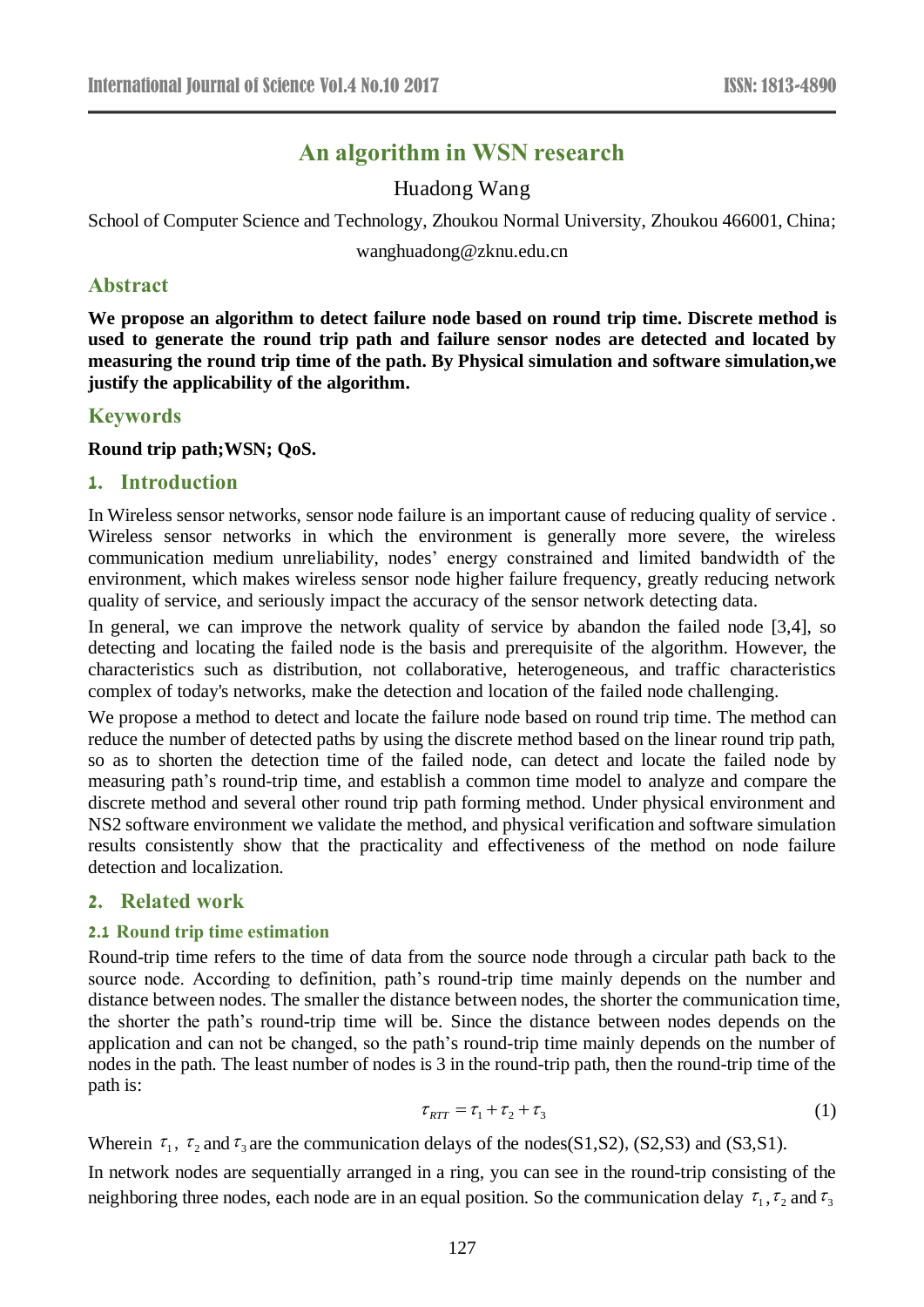between nodes could be thought equal, making  $\tau$  as the unified inter-node communication delay. So the path round-trip time formula can be expressed as:

$$
\tau_{RTT} = 3\tau \tag{2}
$$

This is the minimum round trip time of the wireless sensor network paths, which depends on the communication time of the neighbor nodes in the path, while the time is related to the nodes' distance and the distances are different at different applications. According to analysis, at the conditions that the node number of the round-trip path is fixed, the detection time can be shortened only by reducing the number of detection path.

#### **2.2 Round-trip path estimation**

Using the round trip time to probe failed node, first you should form a circular path according to a certain strategy. When the round-trip path contains more nodes, the formed round-trip path can be less, but at this time a single node will be repeated in the plurality of paths, duplicate detection increases the detection time, and the increasing number of nodes will make the round-trip time of a single paths increasing. In the N nodes network, the number of round-trip path formed by m nodes at most is:

$$
P = N(N-m) \tag{3}
$$

Where P is the number of round-trip path formed in the network, N is the total number of nodes in the network. The total detection time is the sum of all the round-trip paths' round-trip time in the network. If the round-trip time of i-th path is  $\tau_{RTT-i}$ , then the total detection time is:

$$
\tau_{ANL}(M) = \tau_{RTT-1} + \tau_{RTT-2} + ... + \tau_{RTT-p}
$$
(4)

$$
\tau_{\text{ANL}} = \sum_{i}^{p} \tau_{\text{RTT}-i} \tag{5}
$$

When the round-trip path consists of three nodes, namely  $m = 3$ , the number of round-trip paths formed in the network is:

$$
P = N(N-3) \tag{6}
$$

From equation 5, at this time the total detection time can be expressed as:

$$
\tau_{ANL} = P^*3\tau = N(N-3)^*3\tau
$$
\n(7)

We can see, in the current round-trip path selection algorithm, the failed node detection time changes with polynomial growth according the number of nodes in the network. When the network is large and has a large number of nodes, the algorithm detecting failed node will cost long time. Therefore, we need to optimize round-trip path generation algorithm to reduce the number of the detection path, thereby to reduce the detection time.

## **3. Algorithm descriptions**

#### **3.1 Round-trip path optimization**

Probing all round-trip in the network will cost a lot of time, in fact, only part of the round-trip path will be able to cover all of the nodes, so it can be optimized to reduce the number of round-trip and improve efficiency.

#### 1) the linear round-trip path

In order to remove the redundant round-trip path, you can make a node as the source node in turn, thereby forming a corresponding round-trip path. At this time, the number of generated round-trip path is equal with the network node's number, and there is a linear relationship between the two, so the round-trip path created in this way is called a linear round-trip path. In the N nodes network, the number of round-trip path generated by linear method is:

$$
P_L = N \tag{8}
$$

In which  $P_L$  is the number of generated round-trip path, Nis the number of nodes in the network. Then, according to the formula (7), the failed node detection time is: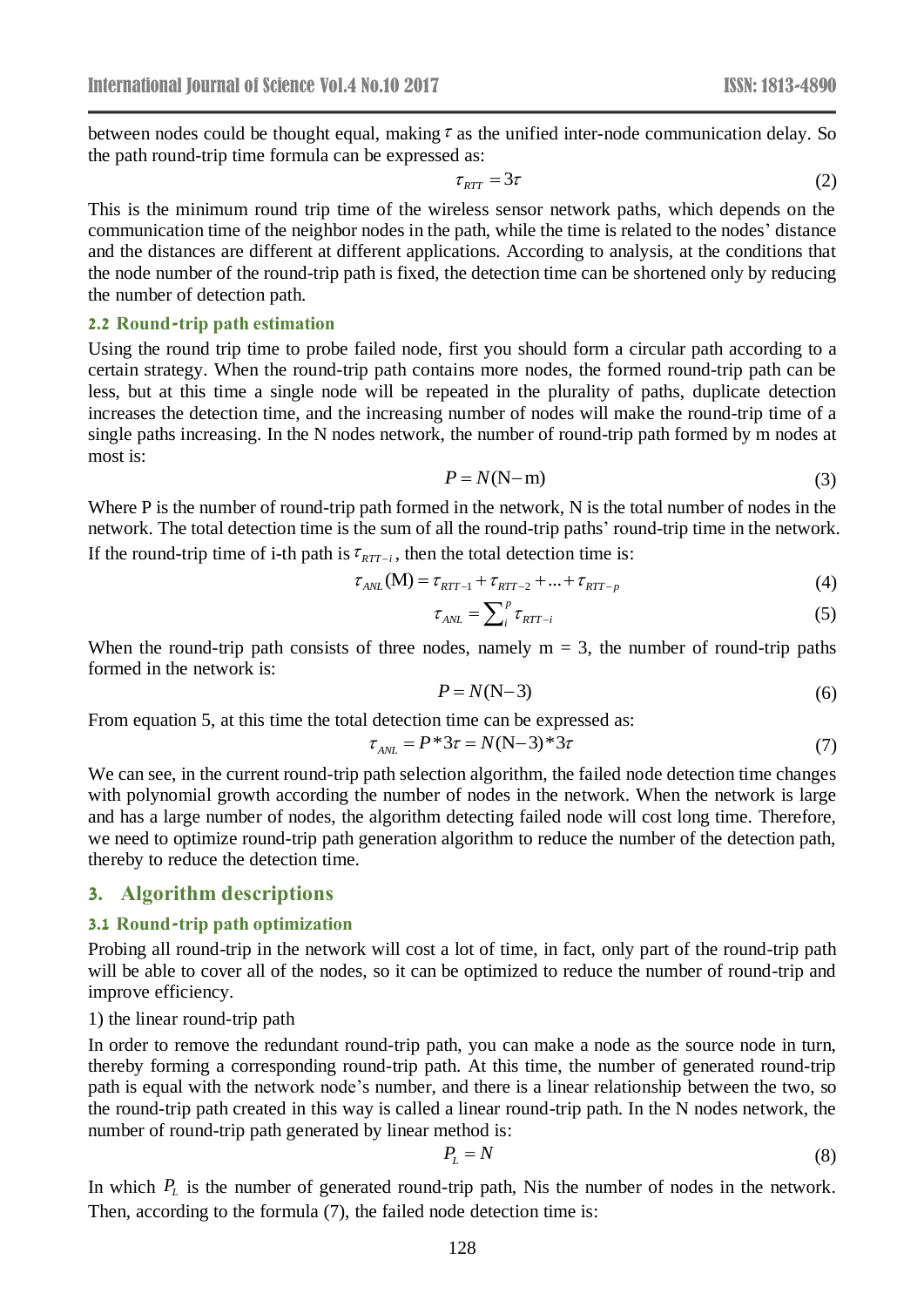$$
r_{\text{AWI}}(L) = N^* 3\tau \tag{9}
$$

 $\tau_{A/2}(1) = N^* 3\tau$  (9)<br>ip paths, so the detection of the linear path can meet the<br>pared to all the round-trip paths in the network, linear<br>pared to all the round-trip paths in the network, linear<br>pared to all the round-t All nodes are contained in the linear round trip paths, so the detection of the linear path can meet the requirements of failed node detection. Compared to all the round-trip paths in the network, linear round trip path have dramatically reduced the number of round trip path. But when the number of nodes in the network is large, it will still cost much more time, so it is necessary to optimize the number of round trip path again to reduce the detection time.

#### 2 )Discrete round trip path selection methods

Investigating the linear path method, we found in which there are still many nodes repeated by several round trip path detection, so we can remove the repeated nodes in the path to shorten the detection time. Select the non-adjacent path in turn from the paths generated by linear method as the round trip path, this new path selection method is called discrete method. In N-node network the number of discrete round trip paths is:

$$
P_D = Q + C \tag{10}
$$

$$
Q = \lfloor N/m \rfloor \tag{11}
$$

$$
C = \begin{cases} 0 & R = 0 \\ 1 & R \neq 0 \end{cases}
$$
 (12)

Where N is the total number of nodes in the network, m is the number of nodes in the round-trip path, Q and R respectively are the integer part and remainder part of N divided by m, C is the additive correction factor. If the remainder R is 0, then C is 0, otherwise C is 1. According to the formula (9), generating round-trip path by using discrete method, the total detection time is:

$$
\tau_{\text{ANL}}(\mathbf{D}) = (\mathbf{Q} + \mathbf{C})^* 3\tau \tag{13}
$$

When the node number in the round trip paths is 3, the detection time is:

$$
\tau_{\text{ANL}}(\mathbf{D}) = (\lfloor N/m \rfloor + \mathbf{C})^* 3\tau \tag{14}
$$

Discrete method can reduce the number of round trip path based on the linear method, and can significantly reduce the detection time.

#### **3.2 Round trip time model**

Measure the round trip time of a path, if the time is greater than the threshold value, we can determine there is failed node in the path. When the source node fails, analyzing additional round trip path can locate the failed node; when the failed node appears in the position of non-source node, using the other two round trip path can determine the location of the failed node.

So, for the round-trip path with the length of m, the total round trip path needed by detecting and locating the failed node is:

$$
P_T = P_D + L \tag{15}
$$

 $P<sub>D</sub>$  is defined in equation (10), L is the number of nodes of the round trip path except source node, namely,  $L = m - 1$ . According to equation (10), substituting  $P_D$  is:

$$
P_T = \lfloor N/m \rfloor + \text{C} + \text{m} - 1 \tag{16}
$$

According to the formula (10), we know the required detection time is:

$$
P_T = \left\{ \lfloor N/m \rfloor + \text{C} + \text{m} - 1 \right\}^* m \tau \tag{17}
$$

Using Equation (17) we can calculate the required time detecting and locating failed node in the corresponding state.

According to the formula (7), (9) and (17) we can know the relationship between the algorithm's time complexity and the number of nodes in the network. The time detecting all the round trip path is proportional to the square of all the nodes in the network, namely the detecting time  $\tau_{ANL} = o(N^2)$ ;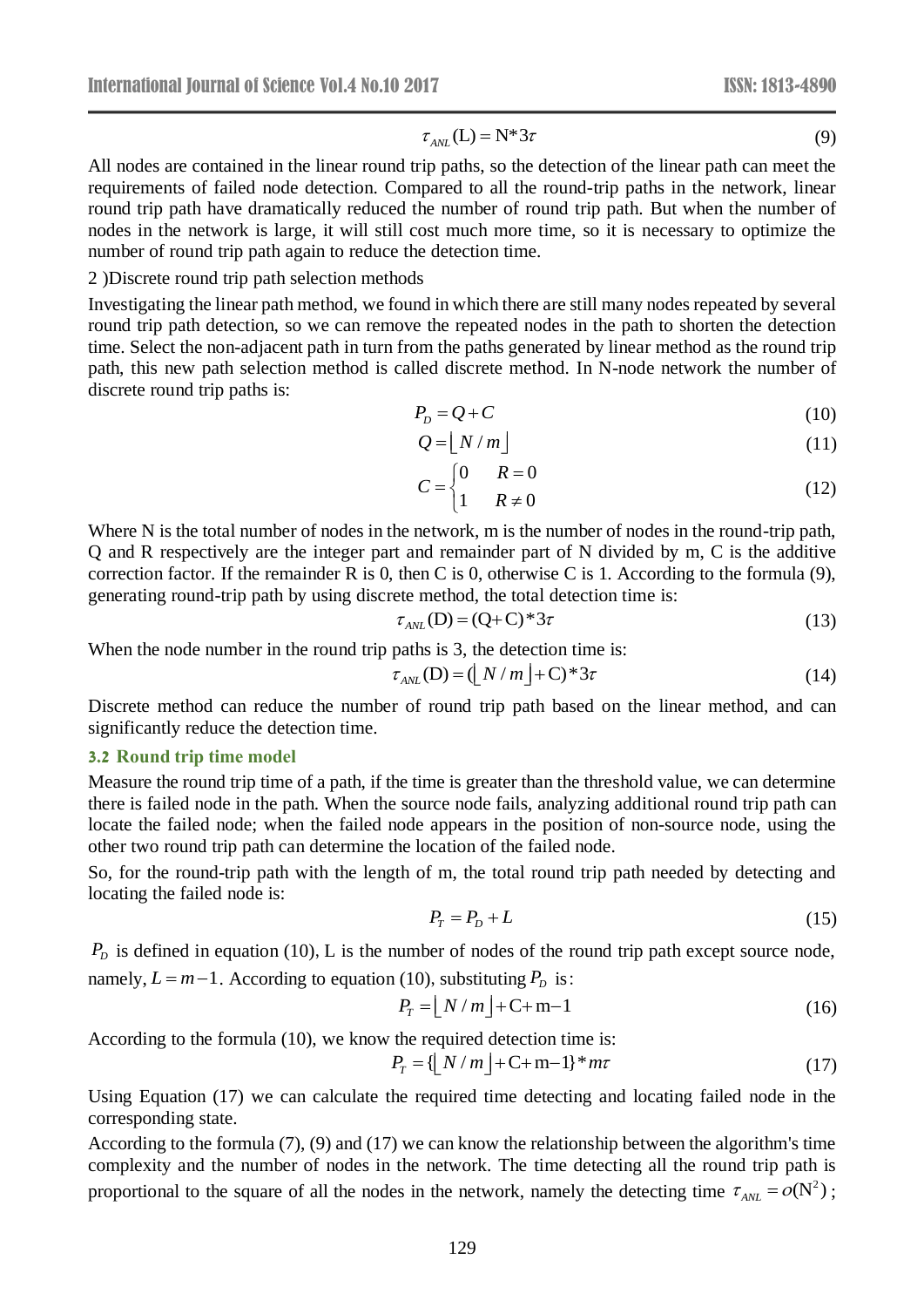the detecting time of linear round trip path is  $\tau_{ANL} = o(N)$ , namely the detecting time is linear relationship with the number of nodes in the network; the detection time of discrete method is proportional to the number of nodes in the network, namely  $\tau_{ANL} = o(N)$ . The detection time of Linear path method and Discrete method both are proportional to the number of nodes in the network, but the discrete method will complete the detection in less time, with a higher efficiency than linear path method, consume fewer nodes' energy while saving time.

# **3.3 Algorithm flow**

Using round trip path detecting failed node can be divided into two phases, the first phase is to determine the threshold value, and the second phase is the detection analysis. In the first phase, all the nodes is normal in the initial work, forming the round-trip path and measuring the round-trip time method using a linear method, and make the longest round-trip time in which as a threshold value.

In the second stage, comparing the round-trip time of each path with the threshold value, when finding the round trip time of a path is greater than the threshold, it indicates existing failed node in the path, then we will determine the failed node through detailed analysis. Locate the failed node work can be divided into three steps. For the example of the round trip path length is 3, for the detecting round trip path, in which the three nodes are represented as  $SX$ ,  $SX+1$ ,  $SX+2$ , and the round trip path using  $SX+1$  and  $SX+2$  as the source node are respectively  $SX+1-SX+2-SX+3$  and  $SX+2-SX+3-SX+4$ . Then the round trip time of the three round trip path are respectively RTT-X, RTT-X+1 and RTT-X+2.

The first step of the algorithm is to compare RTT-X and RTT-X  $+ 1$ . If the RTT-X  $+ 1$  is less than or equal to the threshold value, and the RTT-X is greater than the threshold value, then it shows that in the round trip path  $SX + 1$  is working properly, and the node SX is not normal. If the RTT-X tends to infinity, then you can determine the node SX is dead; if the RTT-X is significantly greater than the threshold, then you can determine the node SX fault.

The second step of the algorithm is to compare RTT-X + 1 and the RTT-X + 2. If the RTT-X + 1 is greater than the threshold value and the RTT- $X + 2$  is less than or equal to the threshold, then it shows node  $SX + 1$  fails. If the RTT-X + 1 tends to infinity, then you can determine the node SX is dead, otherwise the node is failed.

The third step of the algorithm is to compare RTT-X, RTT-X + 1 and RTT-X + 2. If the round trip time of the three paths is greater than the threshold, then it shows node  $SX + 2$  ineffective. If the round trip time RTT-X + 2 tend to infinity, then it shows that node  $SX + 2$  is dead, otherwise node SX  $+ 2$  is fault.

# **4. The simulation**

In this section we will use the physical and software methods to simulation verification to the failed node detection method based on round trip time.

## **4.1 Physical simulation**

At physical simulation, we'll use an ATMEGA16l microcontroller and XBEE S2 wireless sensors to make a wireless network, use six sensor nodes to compose the network topology as shown in figure 1, use X-CTU software to configure the round trip path of the wireless sensor networks, in which distance between nodes is 50 cm and form a ring topology.

Initially, all nodes in the sensor network is working properly, generating two round-trip path using the discrete method, the round trip time of the two paths are respectively 3.371s and 3.383s, both are close to 3.4s, so set the threshold of the path' round-trip time to be 3.4s.

To validate the algorithm, in the experiment we'll make the node S1, S2 and S3 as the failed node of the round-trip RTP 1, and measure the round trip time for the respective paths using each node as the source node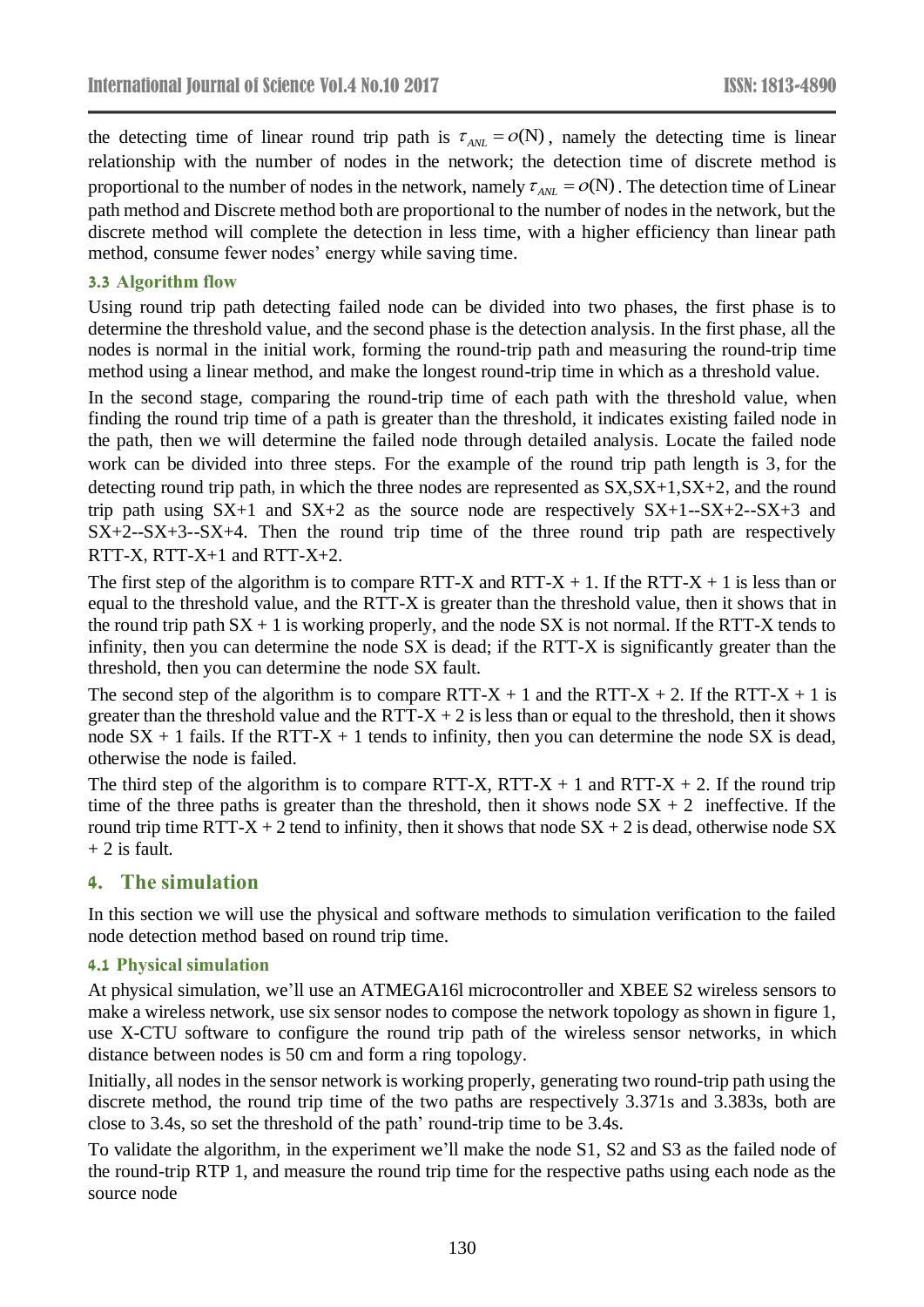We measured path round-trip time as shown in Figure 4 when node S1 is failed. In the figure the abscissa is the source node, the ordinate is the round-trip time of the corresponding path. When the round-trip time is infinite indicated in value of -2.

Can be seen from the figure, the round trip time of the node S1's corresponding path RTP 1 is greater than the threshold value, indicating that there is failure node in the path has RTP\_1. The round trip time of the node S2's corresponding path RTP\_2 is less than the threshold value, indicating that the node S2, S3 and S4 in the path are working properly. It can be determined that node S1 is the failed node. Round-trip time approaching infinity indicats node S1 death, otherwise node S1 is faulty.

Can be seen from the figure, the round trip time of the path RTP 1 is greater than the threshold value, indicating that there is failure node in the path. The round-trip time of node S2's corresponding path RTP2 is greater than the threshold value, the round trip time of node S3's corresponding path RTP\_3 is less than the threshold value, indicating the node S2 failure.

The round trip time of RTP 1, RTP 2 and RTP\_3 are greater than the threshold and the round trip time of RTP\_4 is less than the threshold, indicating node S3 is the failed node.

Physical Experiment results show that using the path round-trip time to detect and locate the failed node is effective. When the network nodes number is large it is difficult to do physics experiment, in the following we'll use NS2 simulation software to simulate verifying the performance of the algorithm when nodes are more.

## **4.2 Software simulation**

In the wireless sensor network nodes form in a ring topology, and the adjacent three network nodes interconnected form a round trip path.

Initially all nodes are working normal, respectively simulating the sensor network of nodes 6,10,20,30,40,50, and 100, and we measured the path's round-trip time of different network size as shown in Figure 7. Calculated that the path's average round-trip time are between 14 and 22 milliseconds. Thus, the threshold value of path round-trip time is determined 22 milliseconds.

When a node is dead the path's round-trip time is approaching infinity, unified identity  $-0.2$  in the figure.

Figure1 and Figure2 respectively show the path's round trip time when node 16 is failed and the network scale is 100 nodes and 30 nodes. In the figure the abscissa is the source node, the ordinate is the corresponding round trip time of each path. Node 16 is the source node of the round trip path RTP 16, RTP 16's round trip time is greater than the threshold, and the round trip time of RTP\_17 is less than the threshold, which can determine that node 16 is ineffective. RTP\_16's round-trip time tends to infinity, indicating the node 16 dead, otherwise indicating node 16 is faulty.

Figure3 shows the path's round-trip time when the network has 30 nodes and node 17 is failed. In the figure the abscissa is the source node, the ordinate is the corresponding round trip time of each path. Seen from the figure, the round trip time of path RTP\_16 and RTP\_17 are greater than the threshold, and the round trip time of RTP\_18 is less than the threshold, which can determine that node 17 is ineffective. RTP\_17's round-trip time tends to infinity, indicating the node 17 dead, otherwise indicating node 17 is faulty.

Figure4 shows the path's round-trip time when the node 18 is failed. In the figure the abscissa is the source node, the ordinate is the corresponding round trip time of each path. Can be seen from the figure, the RTP\_16's round trip time is abnormal which source node is node 16, and round trip time of RTP\_17, RTP\_18 both are greater than the threshold value, thereby determining node 18 ineffective. RTP\_18's round-trip time tends to infinity, indicating the node 18 dead, otherwise indicating node 18 is faulty.

NS2 simulation results are consistent with the results of physical tests, indicating that the round trip path resulted by discrete method is efficient and effective, which can complete detecting and locating the failed node in a relatively short period.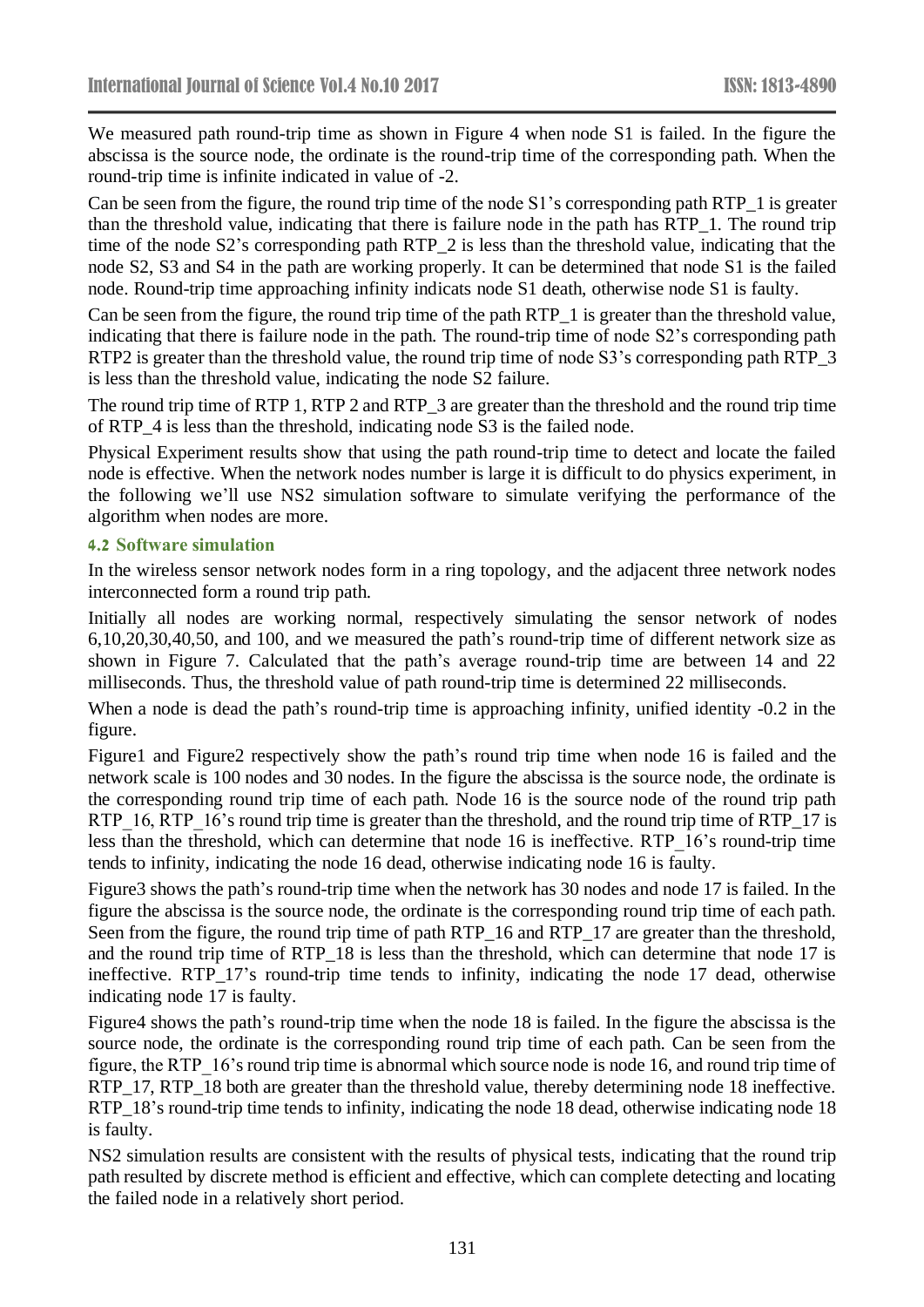

Figure 1. Round trip time chart when different nodes



Figure 2. The round trip time chart when 100 nodes and node 16 failed



Figure 3. The round trip time chart when 30 nodes and node 16 failed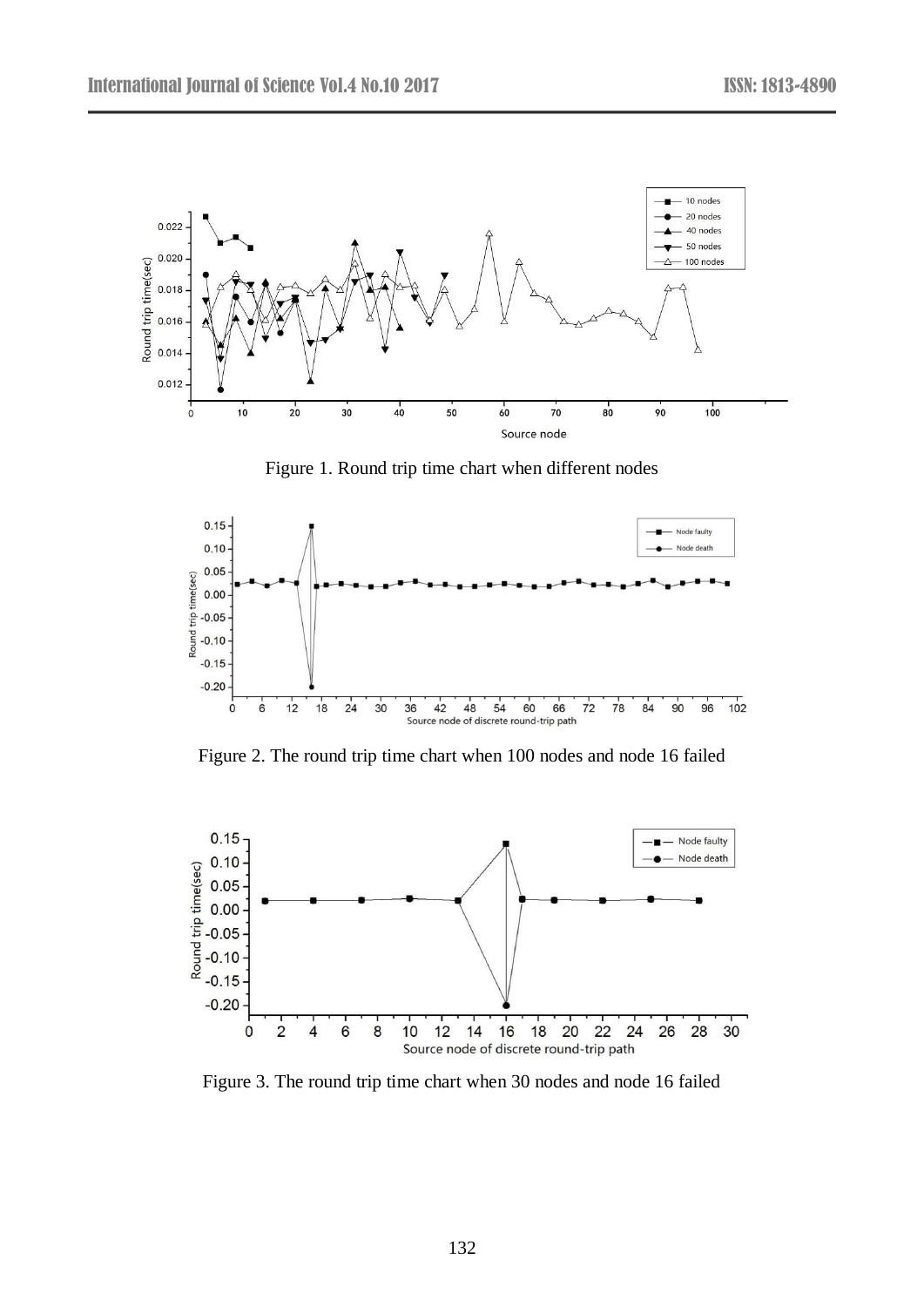

Figure 4. The round trip time chart when 30 nodes and node 17 failed



Figure 5. The round trip time chart when 30 nodes and node 18 failed

# **5. Conclusion**

In wireless sensor network node failure problem has become an important reason for QoS decline, to detect and locate the failed node is the foundational technology to improve the network quality of service. In this paper, we study detection and localization of the failed node in the wireless sensor network, on the basis of the existing network tomography techniques, we propose a node failure detection method based on round-trip time, which method generates a circular path with a discrete method, compared with the linear path and other methods, the discrete method can significantly reduce the number of detected paths, and the discrete method can effectively reduce the node failure detection time , compared to other methods in the detection time model. With physical experiments and software simulation consistently demonstrate that the method based on round-trip time in the detection and localization of node failure is effective and practical.

# **References**

- [1] A.Mojoodi, M.Mehrani, F. Forootan, and R.Farshidi. Redundancy effect on fault tolerance in wireless sensor networks[C]// Global J.Comput.Sci.Technol, Apr 2011: 35-40.
- [2] S.S.Ahuja, R.Srinivasan, and M.Krunz. Single-link failure detection in all-optical networks using monitoring cycles and paths[C]// IEEE ACM Trans, 2009: 1080-1093.